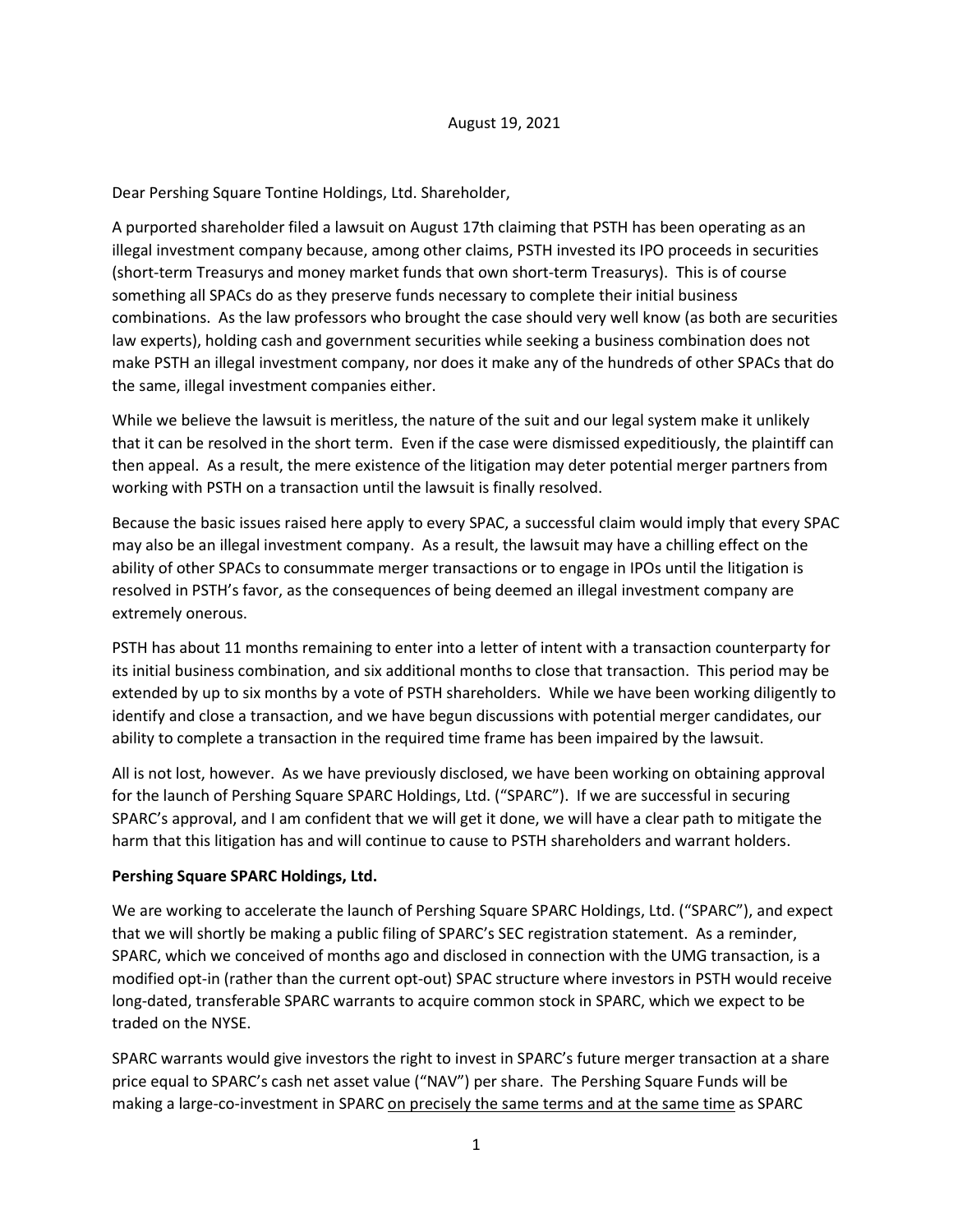warrant holders. The SPARC warrants would not be exercisable, and warrant holders would not need to invest their capital, until SPARC has identified a merger target, completed due diligence, entered into and approved a transaction, and cleared a registration statement with the SEC, which will provide full disclosure on the transaction and the target company.

Originally, SPARC intended to issue the SPARC warrants to PSTH shareholders after PSTH's initial business combination. In light of this litigation, we expect that SPARC would issue the SPARC warrants as promptly as possible after regulatory approvals are obtained.

While there is no certainty that SPARC will be approved by the SEC, or that the NYSE rule change will be adopted, we are hopeful that SPARC's favorable investor protection features will facilitate a timely approval. The principal benefit of SPARC is that it would not hold investors' money while we are looking for a target. This eliminates the substantial opportunity cost of capital that burdens all SPAC investors.

The SPARC warrants will also remove the two-year "shot clock" for a sponsor to consummate a transaction. This reduces the time pressure faced by the sponsor, which provides an incentive for SPAC sponsors to complete transactions before the clock runs out. In a de-SPAC merger transaction, time pressure on the sponsor is the enemy of a good deal for shareholders.

## We Intend to Seek Shareholder Approval to Return PSTH's Cash in Trust If and When SPARC is Approved by the SEC

Assuming SPARC is approved by the SEC and the SPARC warrants are approved for listing on the NYSE, if PSTH has not by then entered into a merger transaction, we intend to seek PSTH shareholder approval to enable us to return to shareholders the \$4 billion of cash PSTH holds in trust. Following the return of cash, we expect SPARC to issue one SPARC Distributable Warrant for each PSTH Distributable Warrant, and one SPARC warrant for each outstanding PSTH common share.

As a result of the above, PSTH shareholders will receive \$20 per share in cash and one SPARC warrant for each share that they own. This will entitle shareholders to invest in our next initial business combination at a share price equal to SPARC's cash NAV per share, or to sell the SPARC warrants on the NYSE. Importantly, the launch of SPARC and the distribution of SPARC Distributable Warrants to PSTH Distributable Warrant holders will give our 22.22 million Distributable Warrants outstanding, which have been put at grave risk due to this litigation, a new long-term opportunity for value realization.

Furthermore, we believe that by launching SPARC, we will be able to continue working seamlessly on a potential merger transaction, now on behalf of SPARC rather than PSTH, while eliminating the burden on PSTH shareholders of the opportunity cost from having their funds held in trust.

## Timing of SPARC's Official Launch and Warrant Distribution

We have already received a comment letter from the SEC on our initial SPARC confidential filing, and we believe that we can address the disclosure and other issues that have been raised by the SEC staff. The listing of SPARC warrants on the NYSE, however, will require a NYSE rule change which will be subject to SEC approval, which we are now pursuing with the NYSE. (See https://www.nyse.com/regulation/rulefilings for details on other proposed and approved NYSE rule changes.)

We have spoken extensively with the NYSE about the necessary rule change to allow the SPARC warrants to trade on the Exchange. In short, the current NYSE listing rules for warrants require that the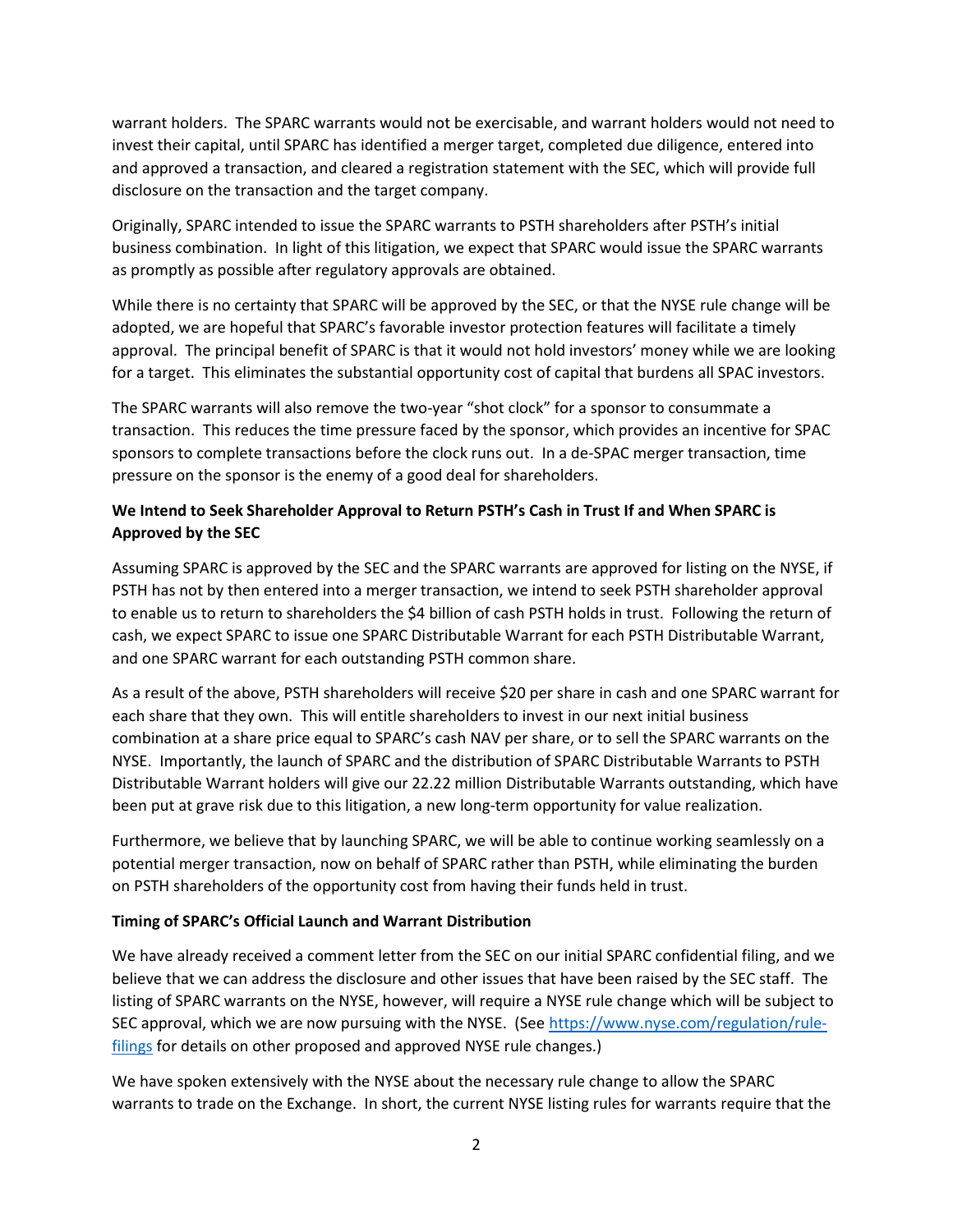shares into which the warrants are exercisable be listed. Since SPARC common stock will only become listed when the warrants are exercised in connection with the business combination, the warrant listing rule needs to be narrowly modified to accommodate this distinction.

Based on our discussions with the NYSE, we believe they appreciate the investor-friendly features of SPARC, and have offered to work closely with us and the SEC to accelerate the necessary rule change. Nevertheless, there is no assurance the rule change will be approved, and it could take several months or more to secure approval.

While there is no certainty that SPARC will be approved by the SEC, or that the NYSE rule change will be adopted, we are hopeful that SPARC's extremely favorable investor protection features will permit a timely approval.

SPARC's approval will allow us to:

- (1) return your cash,
- (2) preserve the opportunity for you to invest in our next business combination at SPARC's cash NAV per share, and
- (3) protect the long-term value of the Distributable Warrants by replacing them with SPARC Distributable Warrants.

As a result of these benefits, we expect that all PSTH shareholders will be highly supportive of the necessary rule change.

We welcome your public input on the proposed rule change once it is filed publicly. Favorable public comments on a rule change are important factors that are considered by the SEC and NYSE as the proposed rule change is being evaluated.

We expect shortly to publicly file a revised SPARC registration statement with the SEC, which responds to the SEC's initial comments. This document will provide detailed information about SPARC. We hope you will find it an interesting read. In the meantime, we will deal with the litigation in the ordinary course and address its spurious claims with great care and diligence.

# Why you might ask, would a PSTH shareholder bring such a meritless lawsuit when any shareholder would understand that the mere filing of the lawsuit, and the delays inherent in its resolution, would impair PSTH's ability to create shareholder and warrant holder value within its remaining term, by interfering with the process of consummating a merger transaction?

While the lawsuit is brought on behalf of a purported shareholder of PSTH, this individual is simply an unwitting prop to enable the academics, and the plaintiff law firms with whom they have partnered, to bring the lawsuit. The two law professors who concocted the legal theory behind the complaint conceded to the press that their motivation in bringing the lawsuit was "to reform" the entire SPAC industry.

As the largest SPAC ever, PSTH is an attractive target in that its scale and visibility maximize media attention for the lawsuit's claims and the professors' proposed efforts at reform. While some reforms to the SPAC industry – adoption of the SPARC structure being one – are clearly warranted, we believe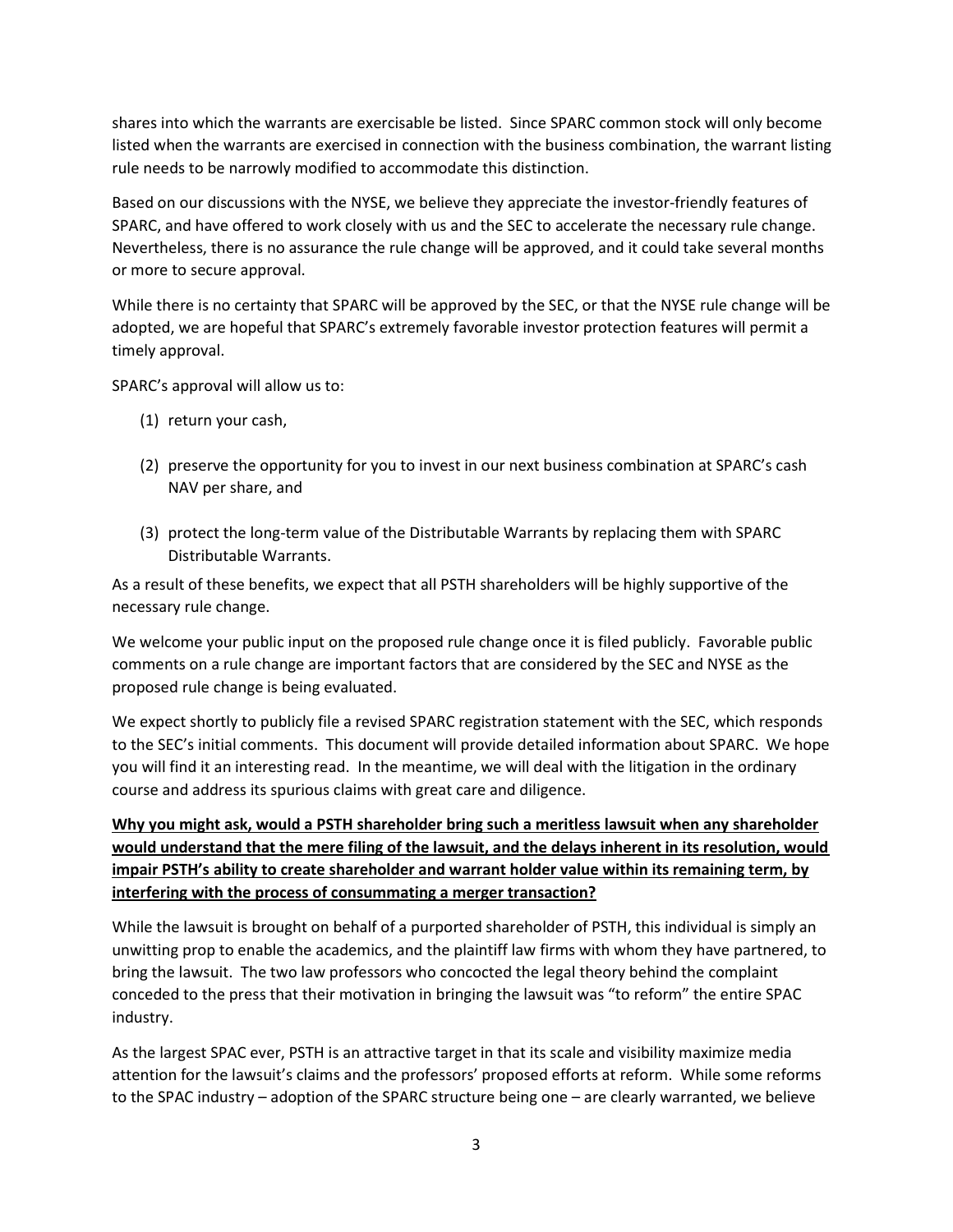that PSTH and its highly shareholder-aligned structure provide a good example of how SPAC structures and their incentives for sponsors can be improved for the benefit of public investors. This litigation only serves to harm investors in PSTH and all other SPACs. It is not helpful in achieving SPAC market reform.

Notably, one of the professors who is leading the suit, Robert Jackson, served as an SEC Commissioner between January 2018 and February 2020. During his more than two-year term as Commissioner, the SEC reviewed and declared effective more than 100 SPAC IPO registration statements, and oversaw dozens of de-SPAC merger transactions. If Mr. Jackson is so sure that SPACs are in fact illegal investment companies, why didn't he take steps to shut them down while he was an SEC Commissioner?

### Beyond Its Shareholder Destructive Elements, the Lawsuit is Also Materially Misleading

The lawsuit includes misleading statements and inferences, among them that PSTH's sponsor, a wholly owned affiliate of the Pershing Square Funds (the "Sponsor"), has been "promised" "staggering compensation" of \$880 million". This headline grabbing assertion is wholly fabricated – none of PSTH's directors nor its Sponsor has received or has been promised any compensation of any kind.

As you may be aware, the Sponsor paid \$65 million in cash for the Sponsor Warrants at the time of our IPO. The purchase price for the warrants was based on their fair value as determined with the assistance of a nationally recognized, third-party valuation firm. The Sponsor Warrants have features which increase their alignment with our shareholders that include a restriction on selling, hedging, or transferring the warrants for three years after the initial business combination takes place.

The Sponsor Warrants have the potential of becoming materially more valuable in the event PSTH is successful in completing a merger with a company whose stock price increases substantially over many years. The Sponsor Warrants will likely be worthless if we do not consummate a high-quality transaction on favorable terms.

Even if the Universal Music Group business combination had been completed as anticipated, the Sponsor would not have received any Sponsor Warrants, as it agreed to waive its right to receive warrants in that transaction.

Notably, the proposed then abandoned PSTH/UMG de-SPAC transaction is the only SPAC business combination transaction of which we are aware where the sponsor would have received no additional consideration in the form of fees, founder stock, promotes or other benefits compared to other shareholders. Had the transaction closed, the Pershing Square Funds would have invested \$1.6 billion in PSTH units on precisely the same terms as every other investor who bought stock in our IPO.

As the plaintiffs are certainly aware, the time required to resolve the lawsuit and remove its overhang on the company will increase the likelihood that the Sponsor and Director Warrants will expire worthless. Rather than being "promised" \$880 million in "compensation," the Sponsor and Directors have received no value, and are at risk of experiencing a total loss. This fact is not lost on the litigants, and it is one of the pressure tactics that they likely believe can be brought to bear to motivate us to settle the litigation and enrich the lawyers involved at the expense of our shareholders and warrant holders. Unfortunately for them, it won't work.